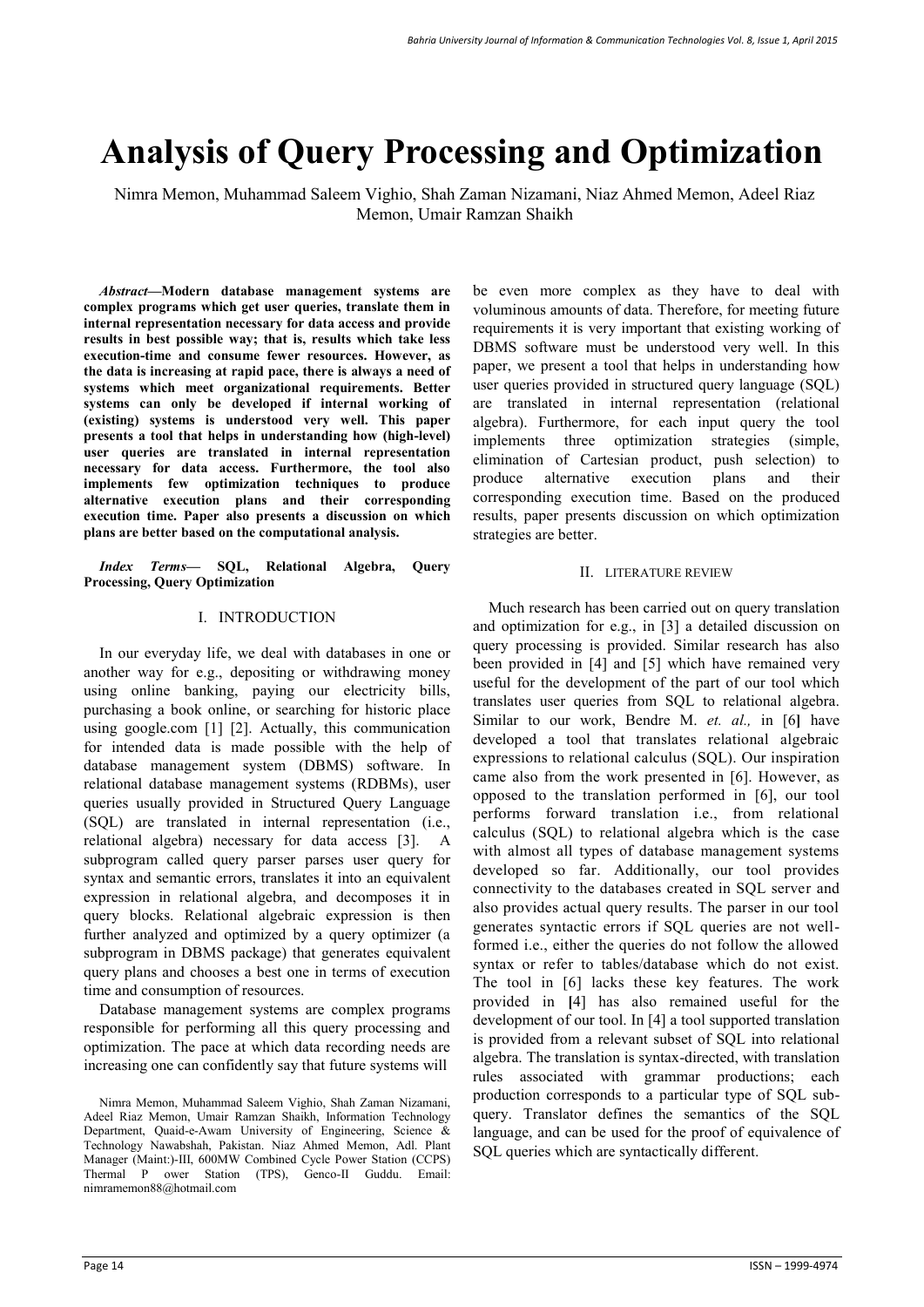For the optimization part of our tool, the work provided in [7], [8], [9] and [10] provided us strong background knowledge. In [7] the structure of the optimizer is presented along with discussion on the main issues handled by each optimizer module**.** Chaudhuri S. in [9] discusses how a query optimizer selects the best execution plan for a given query. Furthermore, fundamental requirements for search spaces, accurate cost estimation technique and best execution plan out of many candidates plans have also been discussed in detail.

#### III. ORGANIZATION OF THE PAPER

The rest of the paper is organized as follows: Section IV gives brief introduction of SQL, relational algebra and translation of SQL queries into relational algebra. Section IV also presents optimization strategies that we have focused on. Section V gives tool details and discusses experimental results. Finally, section VI concludes the work and gives suggestions for the future work.

## IV. QUERY TRANSLATION AND OPTIMIZATION

#### *A. Structured Query Language*

 Structured query language (SQL) is declarative query language developed for users' comfort that tells the database what user wants.

Structure of SQL Query is based on three clauses:

| <b>SELECT</b> | $Column_1, Column_2, \ldots$ Column <sub>n</sub>             |
|---------------|--------------------------------------------------------------|
| <b>FROM</b>   | Table <sub>1</sub> , Table <sub>2, </sub> Table <sub>n</sub> |
| <b>WHERE</b>  | Condition                                                    |

Consider the query which asks to **"***return the names of students who earned grade 'B' "*. This query is easily understood by a person but DBMS requires it to be represented in a language also understood by the DBMS. The relational database management systems allow users to enter queries in SQL. Above query can be represented in SQL as follows where "**Students**" and "**Enrolled**" are the names of relations:

| <b>SELECT</b> Name |                         |
|--------------------|-------------------------|
| <b>FROM</b>        | Students, Enrolled      |
| WHERE              | Students.id=Enrolled.id |
| AND                | $Enrolled. Grade = B'$  |

Since SQL queries have been developed for the ease of users, DBMS translates SQL queries in relational algebra in order to access the data.

## *B. Relational Algebra*

As opposed to SQL, relational algebra is procedural language that not only tells the DBMS *what* user wants but also tells *how* to compute the answer. Relational algebra is based on relations and operators that operate on

relations; see Fig. 1. Most commonly used relational operators are:

- **Select** (σ): Returns tuples that satisfy a given predicate (condition or formula).
- **Project (π):** Returns attributes listed
- **Join (** $\bowtie$ **):** Returns a filtered cross product of its arguments.



Fig. 1. Relational operators take one or two relations as input and produce a resultant relation.

### *C. SQL to Relational Algebra Translation*

 In order to translate a SQL query into relational algebra, query processor translates each **SELECT** clause to **Projection**  $(\pi)$ **, <b>FROM** clause to **table name(s)** or their **Cartesian**, and **WHERE** clause to **Selection (σ).** 

 The query mentioned earlier to **"***return the names of students who earned grade 'B' "* can be written in relational algebra as follows:

 $\pi$  Name ( $\sigma$  Students.id = Enrolled.id  $\land$  Enrolled .Grade = 'B' (Students  $\times$ Enrolled))

However, query optimizer produces other equivalent alternative execution plans implemented in it so that a better plan in terms of execution time and resources may be found.

## *D. Generation of Query Execution Plans*

 After the query processor translates given SQL statement to relational algebra it forwards that expression to query optimizer which generates various executions plans representing different orders or combinations of operators.

There are a number of algebraic laws implemented in query optimizer for generating equivalent (logical) query plans. However, following are the most commonly used techniques that we also consider and implement in our tool: Simple, Elimination of Cartesian product, and Push selection.

#### *Simple Execution Plan*

 Query processor generates an equivalent relational algebraic expression for the input query and forwards it to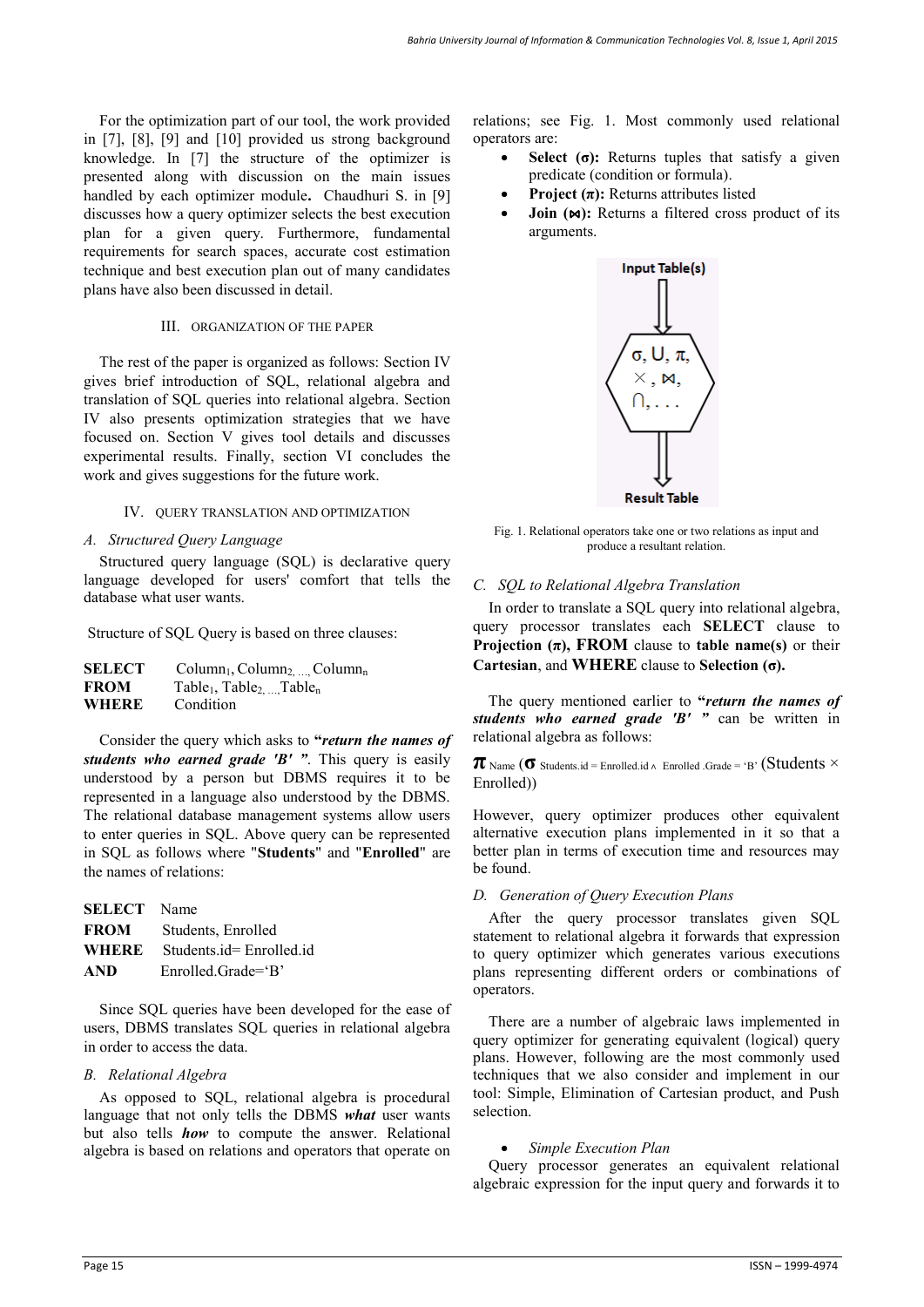the query optimizer. The first algebraic expression generated by the query processor involves Cartesian product that we call simple execution plan.

**Example 1:** *return names of students who earned grade 'B'*

In SQL it can be represented as:

| <b>SELECT</b> Name |                         |
|--------------------|-------------------------|
| <b>FROM</b>        | Students, Enrolled      |
| WHERE              | Students.id=Enrolled.id |
| <b>AND</b>         | $Enrolled. Grade = B'$  |

In relational algebra above SQL statement is

represented as:  $\pi_{\text{Name}}$  (**σ** Students.id = Enrolled.id ∧ Enrolled .Grade =  $r_{\rm B'}$  (Students  $\times$  Enrolled))

Fig. 2 shows the algebraic tree of the above expression:



Fig. 2. Simple execution plan involving Cartesian product

#### *Elimination of Cartesian Product*

Cartesian product operations can be combined with selection operations (and sometimes, with projection operations) which use data from both relations to form joins.

After replacing Cartesian product with Join, relational algebra for the query given in example 1 can be represented as:

 $\pi$  Name ( $\sigma$  Enrolled .Grade = 'B' (students  $\bowtie$  Students.id = Enrolled.id (Enrolled)).

Fig. 3 below gives the operator tree of the above algebraic expression:



*Push Selection* 

Selections can be pushed down the expression tree as far as they can be pushed. By pushing selection operation down, we are actually decreasing the size of relations with which we need to work earlier.

Relational algebra for the query written in example 1 under push selection strategy can be represented as:

 $\pi_{\text{Name}}$  (students  $\bowtie$  Students.id = Enrolled.id ( $\sigma$  Enrolled .Grade = 'B' ( Enrolled)))

Fig. 4 below is the operator tree of the above mentioned relational algebraic expression:



Fig. 4. Pushing selection down the tree

#### V. TOOL DETAILS AND RESULTS

*A. The Tool* 

The developed tool gets user queries in SQL and provides equivalent relational algebraic expression. Furthermore, it generates equivalent execution plans under *simple*, *join* and *push-selection* strategies and generates also their execution time. The user interface of the tool has been developed in C# and the database connectivity has been provided using SQL Server. Fig. 5 below gives the interface of the tool: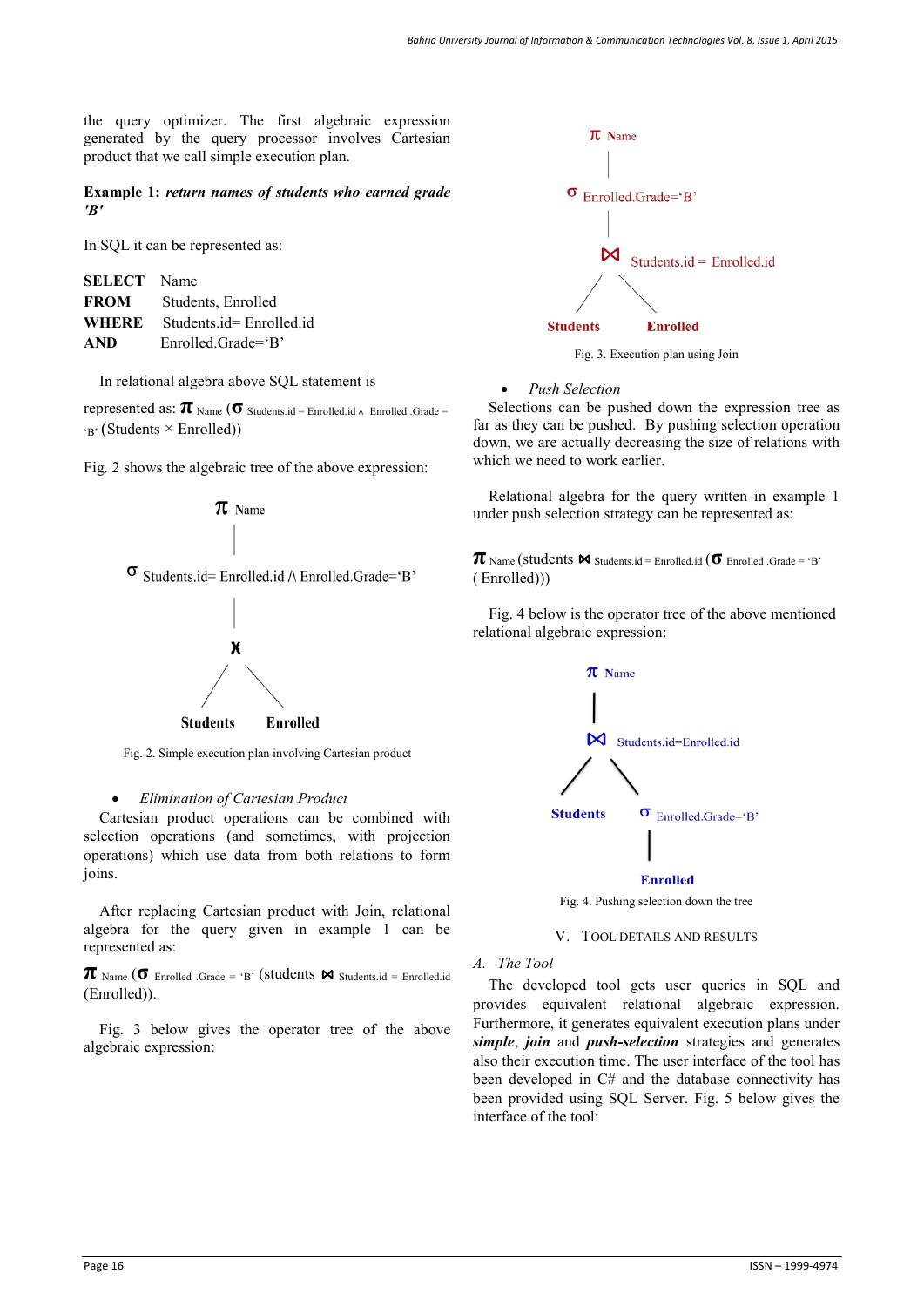|                                                                                                | <b>Data Result</b> |
|------------------------------------------------------------------------------------------------|--------------------|
| INPUT select name from students, enorried where students.id=enrolled.id and enrolled.grade='B' |                    |
| Generate                                                                                       |                    |
|                                                                                                |                    |
|                                                                                                |                    |
|                                                                                                |                    |
|                                                                                                |                    |
|                                                                                                |                    |
|                                                                                                |                    |
|                                                                                                |                    |
|                                                                                                |                    |
|                                                                                                |                    |

Fig. 5. User Interface of the tool with database connectivity and query input.

As shown in Fig. 5 the tool allows user to connect with a database using "Select Database" option on the top left.

write SQL query in input box, below the "Selection Database" option, as shown in Fig. 5.

After the database name has been provided user can

Once the query has been provided, user presses



Fig. 6. Generation of equivalent algebraic expressions and operator trees implementing simple, elimination of Cartesian product with join and push selection strategies and their execution time.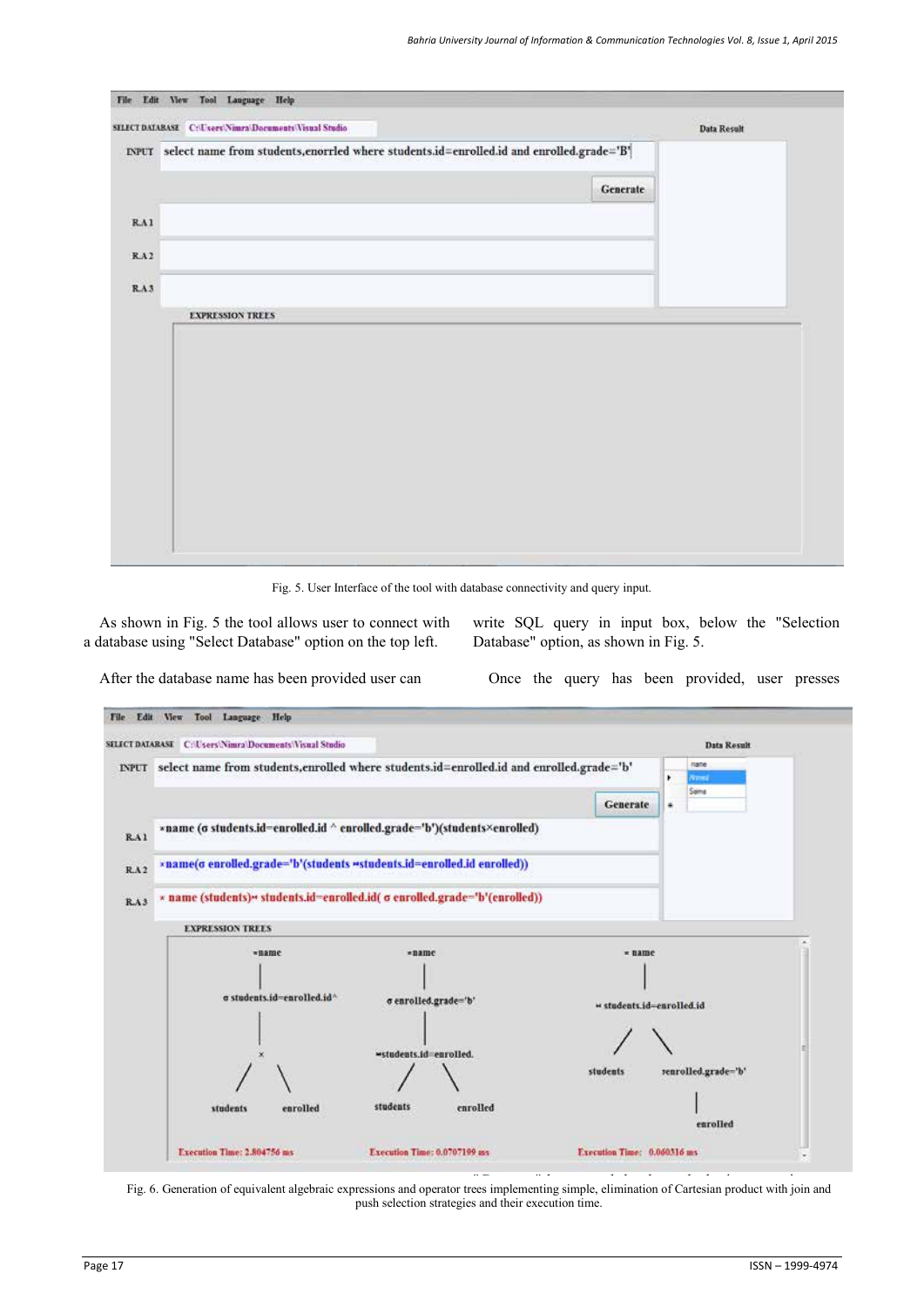generated along with their operator trees and execution times, see Fig. 6.

As shown in Fig. 6 the tool also generates the result of the computation in "data result" portion at top right. The execution times are obtained using SQL server data computation library.

## *B. Results and Discussion*

As shown in Fig. 6. Simple execution plan seems to be more expensive as it takes around 2.8 milliseconds to get the result. Push selection on the other hand seems to be taking less time compared to other two execution plans. In order to justify our results, let us consider two relations Student and Enrolled given in TABLE I and TABLE 2 respectively:

| <b>TABLE L</b> |  |
|----------------|--|
| <b>STUDENT</b> |  |

| id | <b>Name</b> |
|----|-------------|
| 11 | Ali         |
| 22 | Ahmed       |
| 33 | Saima       |

#### TABLE II. ENROLLED

| id | C.no             | Grade |
|----|------------------|-------|
| 11 | CS <sub>20</sub> | А     |
| 22 | CS21             | B     |
| 33 | CS22             | B     |

Now let us consider the query:

| SELECT | Name                    |
|--------|-------------------------|
| FROM   | Students, Enrolled      |
| WHERE  | Students.id=Enrolled.id |
| AND    | $Enrolled. Grade = B'$  |

Under simple execution plan, algebraic expression is:

 $\pi$  Name ( $\sigma$  Students.id = Enrolled.id  $\land$  Enrolled .Grade = 'B' (Students  $\times$ Enrolled))

Operator trees are executed in bottom to top approach Therefore, first of all the Cartesian between two tables (**Students**, **Enrolled**) is performed, then selection is performed and finally projection is performed. The result of **(Students × Enrolled)** is provided in TABLE III.

TABLE III. RESULT OF CARTESIAN PRODUCT BETWEEN STUDENT AND ENROLLED

| id | Name  | id | C.no             | Grade        |
|----|-------|----|------------------|--------------|
| 11 | Ali   | 11 | CS <sub>20</sub> | A            |
| 11 | Ali   | 22 | CS21             | B            |
| 11 | Ali   | 33 | CS <sub>22</sub> | B            |
| 22 | Ahmed | 11 | CS <sub>20</sub> | $\mathsf{A}$ |
| 22 | Ahmed | 22 | CS21             | B            |
| 22 | Ahmed | 33 | CS <sub>22</sub> | B            |
| 33 | Saima | 11 | CS <sub>20</sub> | A            |
| 33 | Saima | 22 | CS21             | B            |
| 33 | Saima | 33 | CS <sub>22</sub> | B            |

After performing Cartesian the next operation performed is selection on resultant table. The expression: **σ**Students.id=Enrolled.id /\ Enrolled. Grade ='B' computes to TABLE IV below:

TABLE IV. TABLE OBTAINED AFTER SELECTION OPERATION PERFORMED ON TABLE III

| id | Name  | id | C <sub>0</sub>   | Grade |
|----|-------|----|------------------|-------|
|    |       |    |                  |       |
| 22 | Ahmed | 22 | CS21             |       |
| 33 | Saima | 33 | CS <sub>22</sub> |       |

Finally, the last operation performed is projection operation **πName** on TABLE IV. The result of the projection operation is given in TABLE V.

TABLE V. RESULT OBTAINED AFTER ΠNAME

| Name  |
|-------|
| Ahmed |
| Saima |

From this computation it can easily be inferred that this query cannot be the best way to reach the final answer; because of cross product. This means that we create a table whose number of rows is **|Studentst| \* |Enrolled|**.

One of the other possible ways of improving above computation is to replace Cartesion product with Join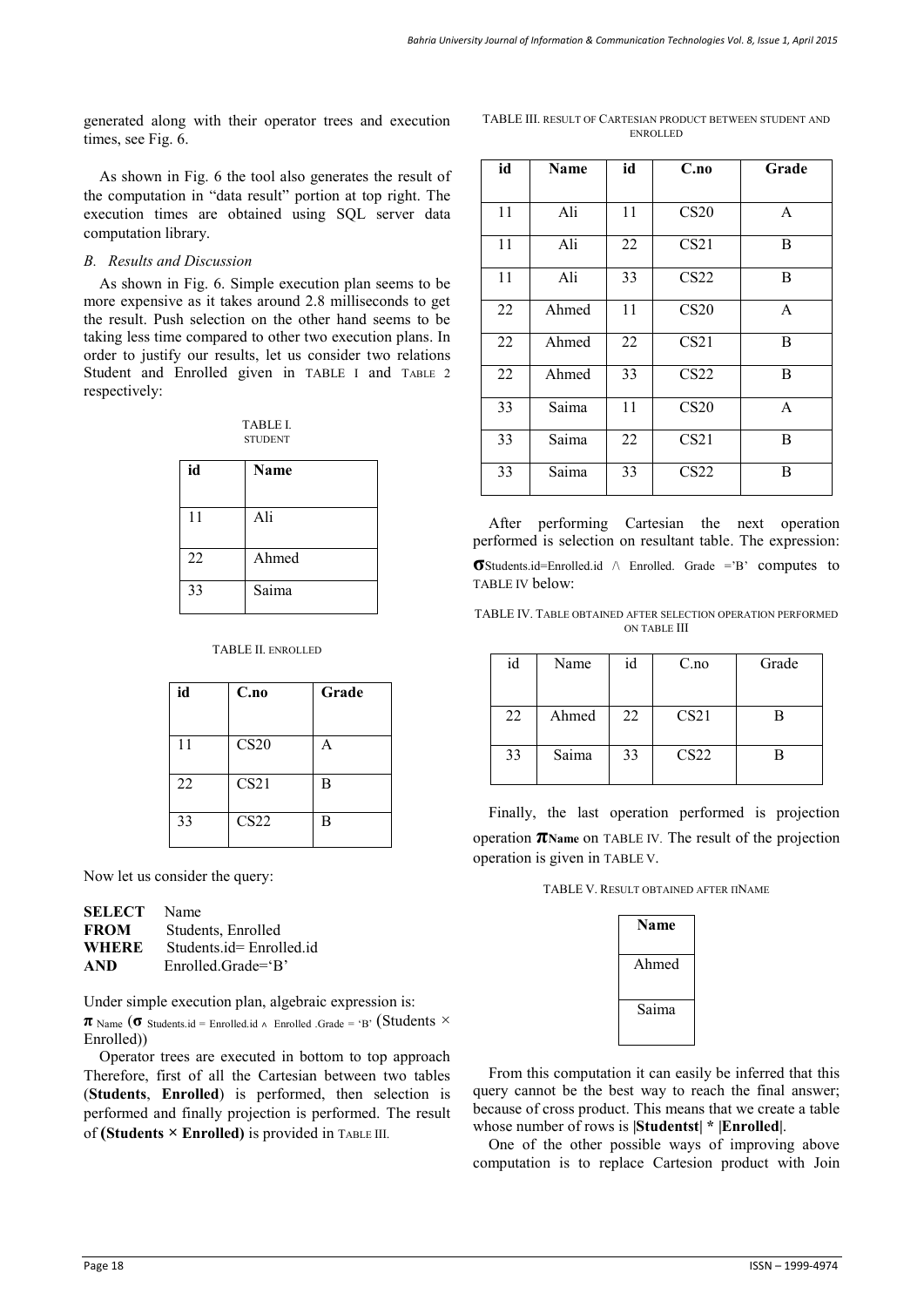operator followed by the selection. Experession with Cartesian replaced with join is shown below:

 $\pi$  Name ( $\sigma$  Enrolled .Grade = 'B' (students  $\bowtie$  Students.id = Enrolled.id (Enrolled))

Under this expression the first operation performed is the Join operation on Students and Enrolled tables:  $Students \Join_{students.id} = \text{Enrolled.id} (\text{Enrolled})$ 

 The result of performing Join operation on Students and Enrolled tables for common IDs is shown in TABLE VI.

| TABLE VI. RESULT OF JOIN OPERATION ON STUDENTS AND ENROLLED |  |
|-------------------------------------------------------------|--|
| <b>TABLES</b>                                               |  |

| id | <b>Name</b> | id | C.no             | Grade |
|----|-------------|----|------------------|-------|
| 11 | Ali         | 11 | CS20             | А     |
| 22 | Ahmed       | 22 | CS21             | B     |
| 33 | Saima       | 33 | CS <sub>22</sub> | B     |

After the Join, the next operation performed is selection **σ**Enrolled. Grade ='B' whose result is given in TABLE VII.

TABLE VII. RESULT OF SELECTION OPERATION PERFORMED ON TABLE VI

| id | C.no             | Grade | id | Name  |
|----|------------------|-------|----|-------|
| 22 | CS21             | B     | 22 | Ahmed |
| 33 | CS <sub>22</sub> | B     | 33 | Saima |

Finally, the last operation performed is the projection **πName** whose is result is provided in TABLE VIII below:

TABLE VIII. TABLE OBTAINED AFTER PROJECTION OPERATION ON TABLE VII

| Name  |
|-------|
| Ahmed |
| Saima |

Query under Join operation took less execution time as compared to first plan because the number of rows has decreased.

The third query plan we have considered is push selection. The algebraic expression under this strategy is:  $π_{Name}(Students \triangleleft_{Students.id=Enrolled.id} (\sigma_{Enrolled.Grade^{-}}B)$ <sup>(</sup>En rolled))).

According to this expression, selection operation **σ**Enrolled.Grade='B'(Enrolled) is performed before Join and projection operations. The result of the selection operation is given in TABLE IX below:

TABLE IX. RESULT OF SELECTION OPERATION ON ENROLLED TABLE

| id | C.no             | Grade |
|----|------------------|-------|
| 22 | CS <sub>21</sub> | B     |
| 33 | CS <sub>22</sub> | B     |

The next operation performed is the Join operation of the STUDENTS TABLE (TABLE I) and the TABLE IX. The resultant table is shown below:

TABLE X. RESULT OF THE JOINT OPERATION

| id | C.no             | Grade | id | Name  |
|----|------------------|-------|----|-------|
| 22 | CS <sub>21</sub> | В     | 22 | Ahmed |
| 33 | CS <sub>22</sub> | B     | 33 | Saima |

Finally the last operation performed is projection **πName** whose is result is given in TABLE XI below:

TABLE XI. RESULT OF THE PROJECTION OPERATION

| Name  |
|-------|
| Ahmed |
| Saima |

From this computation, we learn that earlier we process selections, less tuples we need to manipulate higher up in the tree and thus less execution time is required.

#### VI. CONCLUSION

In this paper, we presented a tool that translates user queries (entered in SQL) into mathematical representation (relational algebra) necessary for data access. It has been proved that the developed tool is better at: producing syntax and semantic errors, generating query execution plans: (i) Simple, (ii) elimination of Cartesian product with join, and (iii) push selection, allowing connectivity with databases of interest and produces query results.

Query optimizer of the tool produces execution times of all three execution plans considered. Based on the obtained results, it is concluded that push-selection is better than the join and join is better than Cartesian product in terms of execution time.

Tool may be used (in both academic and research institutes) for better understanding of how queries are